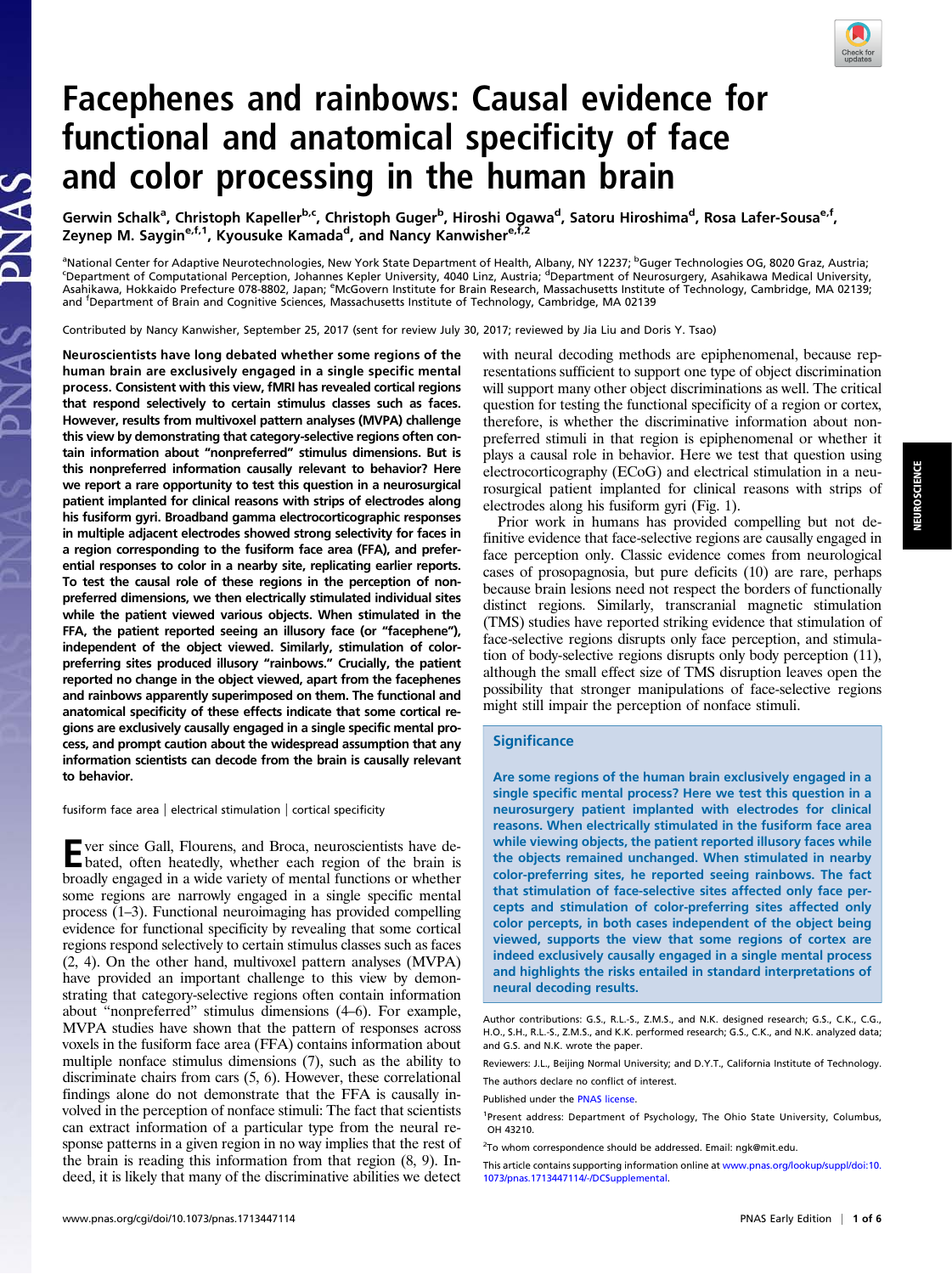

Fig. 1. Location and significance [in  $-\log(p)$ ] of preference for faces > objects (red) and color > grayscale (blue) of ventral electrodes. Arcs show electrode pairs that were stimulated, with arc color indicating resulting percepts: red for faces, orange for eyes, blue for colors, and dashed black for no consistent change in color or shape (see [Supporting Information](http://www.pnas.org/lookup/suppl/doi:10.1073/pnas.1713447114/-/DCSupplemental/pnas.201713447SI.pdf?targetid=nameddest=STXT) for details). The effects (or lack thereof) from electrical stimulation shown here are based on the main experiment (see [Transcript of Entire Stimulation Session](http://www.pnas.org/lookup/suppl/doi:10.1073/pnas.1713447114/-/DCSupplemental/pnas.201713447SI.pdf?targetid=nameddest=STXT)) and clinical mapping conducted on the previous day.

Studies in monkeys have found that direct disruption of faceselective sites alters performance on face detection (12, 13) and discrimination (14) tasks, as expected, but evidence is conflicting on the critical question of whether this stimulation affects the perception of nonfaces. In one study, pharmacological inactivation of face-selective patch ML (middle lateral) did not disrupt detection of nonface objects (12). However, in another study, monkeys were more likely to report incorrectly that two identical nonface objects were different when they were electrically stimulated in face-selective patches (including ML) during the presentation of one of these objects (15). Nonetheless, this finding could have arisen if the perceptual effect of the electrical stimulation was to place an illusory face percept on top of the object the monkey was viewing (15), a result that would still be consistent with the exclusive role of the region in face perception. It is hard to know if this explanation is correct, because it is difficult for a monkey to tell us exactly what he sees. We therefore decided to ask a human.

First, we measured broadband gamma responses at each fusiform electrode to a variety of visual stimuli from seven categories including faces, objects, words, and digit strings, each presented either in color or in greyscale. These recordings enabled us to replicate previous findings from fMRI and ECoG of strongly selective responses to faces in some electrodes and preferential responses to color in others (4, 16, 17). Second, we electrically stimulated pairs of adjacent electrodes while the patient viewed each of four different stimuli placed physically in front of him: a face (of the experimenter), a square object (a box), a round object (a ball), and a large printed word (in kanji). We presumed that we would replicate prior findings that stimulation of face-selective sites distorts the perception of a face (18, 19). The key question for our study was what, if any, effect stimulation of the FFA would have on perception of a nonface stimulus. One prior study reported that any such effects were subtle but did not systematically test this question (20). If neural responses within the FFA constitute part of the representation of nonface objects (5), then stimulation of this region should alter the appearance of the nonface object being viewed. However, if responses in the FFA are exclusively causally engaged in face perception, then stimulation of this region should affect only face percepts, and, similarly, stimulation of color-preferring sites should affect only color percepts. Our data provide striking evidence for the latter hypothesis and suggest that the FFA is causally involved in face percepts only and that nearby color-preferring regions are causally involved in color percepts only.

## Results

ECoG Responses. Fig. 1 shows the location of the fusiform electrodes in our patient, and Fig. 2 shows the time course of ECoG broadband gamma responses from each of these electrodes for each category (pooled across color and grayscale). We first determined whether the average response of each electrode between 100 and 400 ms after stimulus onset showed a preference for faces and/or color. This analysis revealed multiple electrodes (indicated in Fig. 1) that responded selectively to faces in locations corresponding to the right and left FFA (18, 19) and multiple electrodes responding preferentially to color (Wilcoxon rank-sum tests contrasting faces vs. object photographs and all colored vs. all grayscale stimuli, respectively,  $P < 0.05$  Bonferroni-corrected by the number of electrodes). The three color-preferring electrodes (168, 177, and 178 in Fig. 1) were posterior and medial to the right FFA, in the neighborhood of two regions previously implicated in color processing, hV4 (16) and V4 $\alpha$  (21). The time courses corresponding to the faces vs. object and color vs. grayscale contrasts are shown in [Fig. S1](http://www.pnas.org/lookup/suppl/doi:10.1073/pnas.1713447114/-/DCSupplemental/pnas.201713447SI.pdf?targetid=nameddest=SF1). They reveal a highly robust face selectivity in individual trials in many electrodes and a weaker but significant color preference in other electrodes.

We also tested for an interaction between category and color preferences. Specifically, we conducted a two-way ANOVA on the average broadband gamma responses between 100 and 400 ms after stimulus onset of each electrode individually, with factors of color/grayscale  $\times$  stimulus category. In addition to revealing multiple sites showing a main effect of category and of color (consistent with the previous analyses), this analysis revealed that ECoG responses in two electrodes (124 and 179) showed an interaction of color and category ([Fig. S2](http://www.pnas.org/lookup/suppl/doi:10.1073/pnas.1713447114/-/DCSupplemental/pnas.201713447SI.pdf?targetid=nameddest=SF2)). The form of this interaction is apparent in the time course of the ECoG response in these electrodes to each of the 14 stimulus conditions, revealing a color preference only for the photograph stimuli (body, face, object) but a higher response to the black-and-white than to the color versions of the symbol/line drawing stimuli [\(Fig. S3](http://www.pnas.org/lookup/suppl/doi:10.1073/pnas.1713447114/-/DCSupplemental/pnas.201713447SI.pdf?targetid=nameddest=SF3)).

Effects of Electrical Stimulation. To test the causal role of these sites on perception, we then electrically stimulated pairs of adjacent fusiform electrodes (Fig. 1) while the patient viewed four different real objects placed in front of him (Fig. 3) and asked him to report any change in his percept. Although careful two-alternative forced



Fig. 2. Time course of ECoG broadband gamma responses for each category in each recording location. Response magnitude is given in z-scores that indicate single-trial response magnitude with respect to baseline. Solid lines give response mean; colored shading gives its SE. LH, left hemisphere; RH, right hemisphere.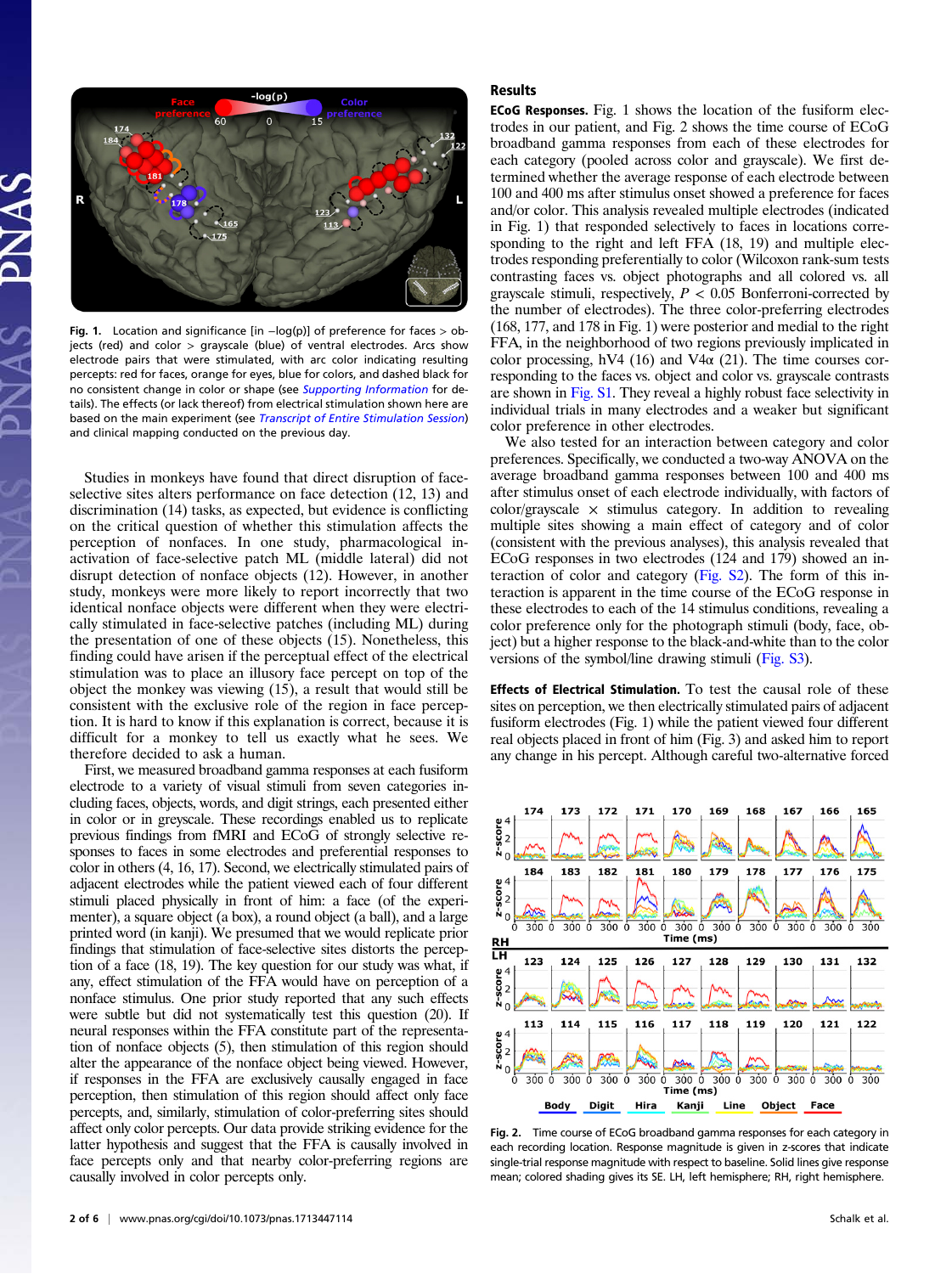choice (2AFC) psychophysical testing might have enabled us to test the causal role of each site on specific dimensions of shape perception more precisely, for clinical reasons only a few stimulation trials could be conducted at each site, rendering such tasks ineffective. In contrast, simply asking the patient if he observed any change during the stimulation enabled us to test the causal role of each pair of sites on essentially all dimensions of visual perceptual experience at once. [Further, as discussed by Jazayeri and Afraz (22), the high-dimensional response space entailed in this openended task reduces the ambiguities inherent in "off-manifold" neural manipulations.] Thus, we asked if the patient observed any change while viewing each of four different real objects placed in front of him: a face (of one of the experimenters), and three nonface stimuli: a round object (an orange soccer ball), a rectangular object (achromatic box), and a word (a large kanji character printed on a piece of paper).

A full transcript of the patient's reports is provided in [Tran](http://www.pnas.org/lookup/suppl/doi:10.1073/pnas.1713447114/-/DCSupplemental/pnas.201713447SI.pdf?targetid=nameddest=STXT)[script of Entire Stimulation Session](http://www.pnas.org/lookup/suppl/doi:10.1073/pnas.1713447114/-/DCSupplemental/pnas.201713447SI.pdf?targetid=nameddest=STXT) along with video excerpts from stimulation of sites 181–182 and 177–178. For many of the sites that were stimulated, the patient reported "no change" or simple visual changes such as "blinking" or motion toward the visual field contralateral to the stimulation site. For sham stimulation, the patient reported "no change" (see transcript). However, when face- and color-preferring sites were stimulated, the results were very different, as described next.

Stimulation of face-selective sites. Each of the three times the patient was stimulated in the right FFA (electrodes 181 and 182) while viewing the face of one of the experimenters (Fig. 3), the patient reported that the appearance of the face changed (see *[Transcript](http://www.pnas.org/lookup/suppl/doi:10.1073/pnas.1713447114/-/DCSupplemental/pnas.201713447SI.pdf?targetid=nameddest=STXT)* [of Entire Stimulation Session](http://www.pnas.org/lookup/suppl/doi:10.1073/pnas.1713447114/-/DCSupplemental/pnas.201713447SI.pdf?targetid=nameddest=STXT) and [Movie S1](http://movie-usa.glencoesoftware.com/video/10.1073/pnas.1713447114/video-1)). For example, in one case the patient reported: "Your face completely changed ... I don't know what's going on ... Your hair stays the same, but your eyes and nose ... I can't describe it with words" (Fig. 3, [Supporting Information](http://www.pnas.org/lookup/suppl/doi:10.1073/pnas.1713447114/-/DCSupplemental/pnas.201713447SI.pdf?targetid=nameddest=STXT), and [Movies S1](http://movie-usa.glencoesoftware.com/video/10.1073/pnas.1713447114/video-1) and [S2](http://movie-usa.glencoesoftware.com/video/10.1073/pnas.1713447114/video-2)). This finding, which was repeated 20 min later, replicates prior results showing that stimulation of the FFA produces distortions in face percepts (18, 20, 23, 24) and supports the hypothesis that the FFA is causally involved in the perception of faces.

However, our key question was what, if any, role the FFA plays in the perception of stimuli that are not faces. While viewing the box, the patient said: "It doesn't change much ... But, for the first second, just for the very first second after it started, I saw an eye, an eye, and a mouth. I started thinking 'what is this?', but the next thing I noticed, I was just looking at this box." Such "facephenes" occurred each of the six times the patient was stimulated at this site while viewing a nonface object

(twice for each of the three nonface objects tested) (Fig. 3, [Supporting Information](http://www.pnas.org/lookup/suppl/doi:10.1073/pnas.1713447114/-/DCSupplemental/pnas.201713447SI.pdf?targetid=nameddest=STXT), and [Movies S1](http://movie-usa.glencoesoftware.com/video/10.1073/pnas.1713447114/video-1) and [S2\)](http://movie-usa.glencoesoftware.com/video/10.1073/pnas.1713447114/video-2). Thus, stimulation of the FFA does affect the perception of other stimuli beyond faces (15), but it does so by adding a face percept. These facephenes are apparently superimposed on, rather than replacing, the percept of the object the patient is looking at: On two occasions, the patient reported that despite the facephene, "the shape does not change" (see also [Supporting Information](http://www.pnas.org/lookup/suppl/doi:10.1073/pnas.1713447114/-/DCSupplemental/pnas.201713447SI.pdf?targetid=nameddest=STXT)). Further, during conversations after the experiment, the patient further explained that the facephene always appeared on top of the stimulus he was viewing rather than in the periphery and that it tended to appear on particular salient parts of the stimulus (e.g., in the location of the logo on the ball), but that the percept of the stimulus itself was otherwise unchanged. These findings support a selective causal role of the FFA in face percepts only.

Several electrodes adjacent to this site also produced facephenes when stimulated (Fig. 1 and *[Supporting Information](http://www.pnas.org/lookup/suppl/doi:10.1073/pnas.1713447114/-/DCSupplemental/pnas.201713447SI.pdf?targetid=nameddest=STXT)*). All electrodes that produced facephenes when stimulated responded selectively to faces in ECoG, but not vice versa. For example, some strongly face-selective sites in the left fusiform gyrus did not produce facephenes when stimulated, consistent with one prior report (24), although one left-hemisphere site (electrodes 125–126) did (Fig. 1).

Interestingly, stimulation of one site immediately posterior to the FFA that did not respond selectively to faces in ECoG elicited percepts of eyes (see Fig. 1 and [Transcript of Entire Stim](http://www.pnas.org/lookup/suppl/doi:10.1073/pnas.1713447114/-/DCSupplemental/pnas.201713447SI.pdf?targetid=nameddest=STXT)[ulation Session](http://www.pnas.org/lookup/suppl/doi:10.1073/pnas.1713447114/-/DCSupplemental/pnas.201713447SI.pdf?targetid=nameddest=STXT)) (25).

Stimulation of color-preferring sites. Each time the two most colorpreferring pairs of electrodes (electrode pairs 177–178 and 167– 168 in Fig. 1) were stimulated, the patient reported that he saw a "rainbow" or that his percept "became colorful." This happened in eight out of eight trials (one stimulation trial for each of the four objects at each of these two sites). He did not report any other perceptual changes, except that the rainbow moved to the left (presumably because this right hemisphere site has a left visual field bias), and the patient was "chasing" the percept with saccades (as one does with a retinal afterimage). No other sites produced strong color percepts when stimulated, although the patient did report occasional weak color percepts during stimulation of electrode 179, which responded preferentially to color only in photograph stimuli [\(Fig. S3\)](http://www.pnas.org/lookup/suppl/doi:10.1073/pnas.1713447114/-/DCSupplemental/pnas.201713447SI.pdf?targetid=nameddest=SF3).

## Discussion

Decades of evidence from fMRI and intracranial recordings have revealed that some cortical regions respond very specifically to certain classes of stimuli. However, the strong hypothesis that

| Elec.<br>182<br>181         | just for the very first<br>second I saw an<br>eye, an eye, and a<br>mouth. | How do I explain this?<br>Just like the previous one,<br>see an eye, an eye, and<br>a mouth, sideways. | Your face completely<br>changedI don't<br>know what's going on.<br>Your eyes change. | Hm. Am I just imagining<br>things? Can you do it<br>again? OK, just as I<br>thought, I see a face. |
|-----------------------------|----------------------------------------------------------------------------|--------------------------------------------------------------------------------------------------------|--------------------------------------------------------------------------------------|----------------------------------------------------------------------------------------------------|
| Elec.<br>178<br>Stim.<br>77 | The left side of the box<br>looks like a rainbow.                          | If I look at the ball, the<br>rainbow is there, wider<br>than before, and blinking.                    | If I look at the face,<br>this side looks like a<br>rainbow and glowing.             | It's kind of the same,<br>this half is colorful.                                                   |

Fig. 3. Transcript excerpts from patient's report during electrical stimulation of electrodes 181–182 (FFA) and 177–178 (color-preferring site) while viewing a box, a ball, the experimenter's face, or a kanji character. For full transcript see [Transcript of Entire Stimulation Session](http://www.pnas.org/lookup/suppl/doi:10.1073/pnas.1713447114/-/DCSupplemental/pnas.201713447SI.pdf?targetid=nameddest=STXT); for excerpted videos see [Movies S1](http://movie-usa.glencoesoftware.com/video/10.1073/pnas.1713447114/video-1) and [S2](http://movie-usa.glencoesoftware.com/video/10.1073/pnas.1713447114/video-2).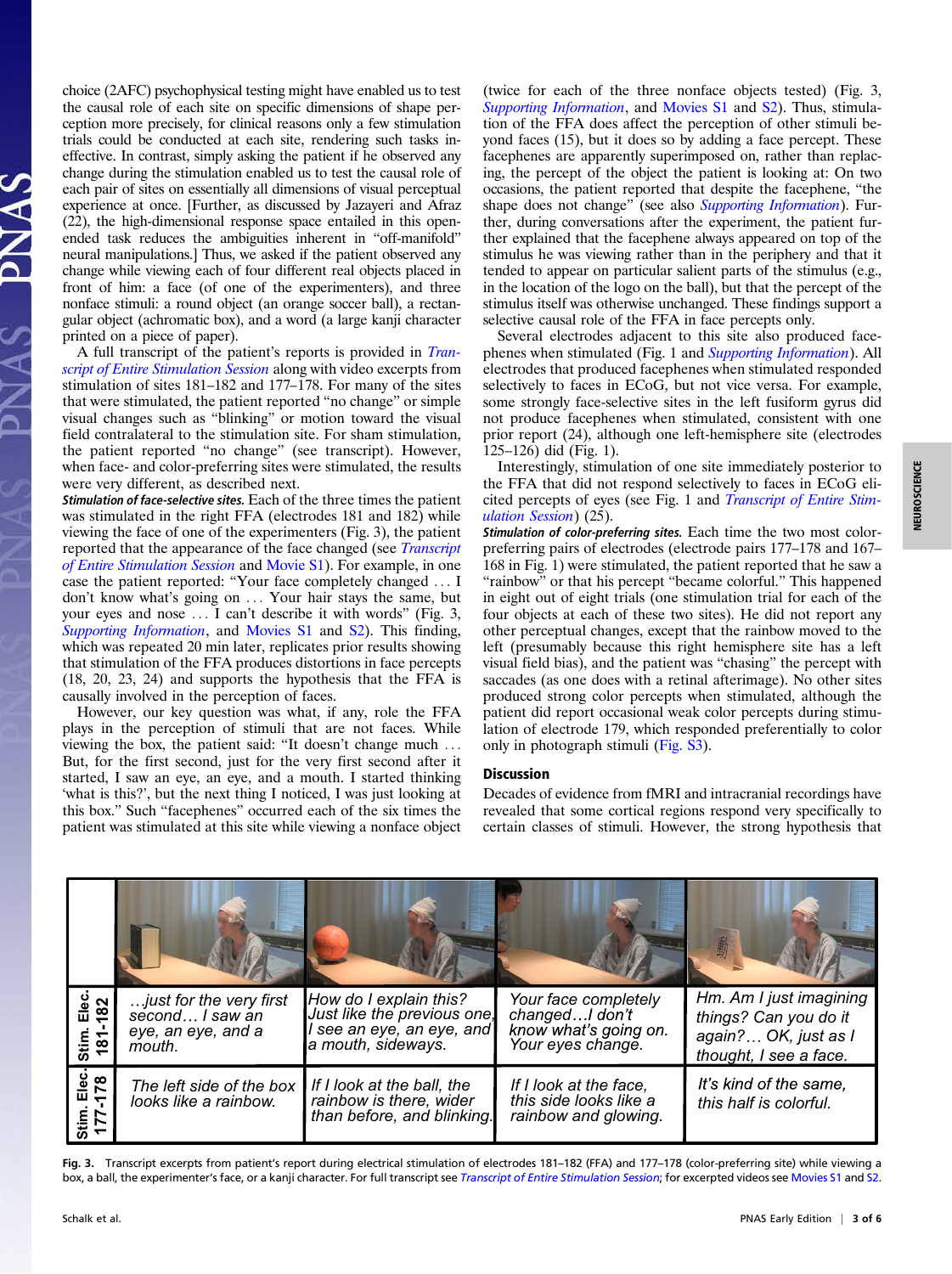these regions are exclusively engaged in processing their preferred stimulus classes has been challenged by demonstrations that even these very selectively responding regions contain information about nonpreferred stimuli in the pattern of responses across their voxels (5). On the other hand, neither the univariate evidence for functional specificity nor the multivariate evidence challenging it tests the actual causal role of that neural response in perception. The only way to do this is to directly intervene on the region and ask what happens perceptually. Prior efforts from studies of neurological patients, TMS in normal subjects, and focal cortical stimulation or disruption in monkeys have all offered compelling evidence for functional specificity, but all of these findings have left room for alternative accounts (see Introduction). Here we used direct electrical stimulation of focal regions along the fusiform gyrus in a neurosurgery patient to ask whether the FFA is exclusively involved in processing face information or whether it plays some causal role in the perception of other nonface stimuli. We find that electrical stimulation of the FFA during viewing of nonface objects did not affect the percept of those objects themselves but instead produced only illusory face percepts, or facephenes. Similarly, electrical stimulation of nearby color-preferring sites did not affect the appearance of objects or faces themselves but instead resulted in illusory rainbow percepts. These findings support the selective, perhaps exclusive, causal role of these regions in processing only their preferred dimensions.

In particular, we first replicated prior findings of  $(i)$  selective broadband gamma responses to faces in the left and right FFA and  $(ii)$  distortion of face percepts when this region was stimulated during face viewing (18, 20, 23, 24). On three occasions, the patient reported such distortions, remarking that, "Your face completely changed" (see Fig. 3, [Transcript of Entire Stimulation](http://www.pnas.org/lookup/suppl/doi:10.1073/pnas.1713447114/-/DCSupplemental/pnas.201713447SI.pdf?targetid=nameddest=STXT) [Session](http://www.pnas.org/lookup/suppl/doi:10.1073/pnas.1713447114/-/DCSupplemental/pnas.201713447SI.pdf?targetid=nameddest=STXT), and [Movies S1](http://movie-usa.glencoesoftware.com/video/10.1073/pnas.1713447114/video-1) and [S2\)](http://movie-usa.glencoesoftware.com/video/10.1073/pnas.1713447114/video-2). These findings accord with extensive prior evidence that the FFA is causally involved in the perception of faces. However, our key question was whether the FFA is also causally involved in the perception of other nonface perceptual dimensions. Each of the six times that the patient was stimulated in the most face-selective right FFA site while viewing a nonface object (two stimulations each for the box, ball, and kanji character), he reported seeing a face apparently superimposed upon the object being viewed. Importantly, he did not report other changes in his experience, and on several occasions he noted that the object being viewed did not change in shape. Other face-selective sites also produced face percepts when stimulated (Results), but clear face percepts never resulted from stimulation of sites that had not responded selectively to faces. These results provide striking evidence that the FFA is selectively causally engaged in representing faces.

This conclusion is consistent with prior causal tests in humans and monkeys, with one possible exception. Moeller et al. (15) showed that monkeys were more likely to judge two nonface shapes as different when they were stimulated in a face-selective region during the presentation of one of those shapes. However, as the authors noted, this result might have arisen if the monkey perceived the nonface shape veridically but perceived an illusory face on top of it. This is apparently what happened to the human in our study, and it seems plausible that this is also what happened to the monkeys in the Moeller study. Thus, all the prior causal evidence is consistent with the strong conclusion that face-selective regions are exclusively causally engaged only in face percepts.

We also showed that stimulation of color-preferring sites, adjacent to the face-selective site, produces illusory rainbows. These rainbow percepts may have resulted from stimulation of multiple adjacent columns, each of which is tuned to a specific color and retinotopic location, as described previously for posterior inferior temporal regions in macaques (26, 27). Only sites that produced selective ECoG responses to faces produced clear

face percepts when stimulated, and only color-preferring sites produced color percepts when stimulated.

Several factors lend credence to the patient's reports. First, the patient had no knowledge of which sites were being stimulated and no way to predict what perceptual changes might result from each. Second, the patient evinces surprise at the percepts he experiences and asks on multiple occasions for the stimulation to be repeated so that he can report more accurately (see [Transcript of entire Stimulation Session](http://www.pnas.org/lookup/suppl/doi:10.1073/pnas.1713447114/-/DCSupplemental/pnas.201713447SI.pdf?targetid=nameddest=STXT) and [Movies S1](http://movie-usa.glencoesoftware.com/video/10.1073/pnas.1713447114/video-1) and [S2\)](http://movie-usa.glencoesoftware.com/video/10.1073/pnas.1713447114/video-2). Third, he reported "no change" on many occasions when other fusiform sites were stimulated. The data reported here come from a single subject and include a relatively small number of trials and testing conditions. If we had had the opportunity to conduct extensive psychophysical testing on many perceptual tasks and stimuli, with and without stimulation, we might have found a subtle effect of FFA stimulation on the perception of nonface objects. However, any such effect would have to be very small to escape the notice of this careful and attentive patient ([Movies S1](http://movie-usa.glencoesoftware.com/video/10.1073/pnas.1713447114/video-1) and [S2](http://movie-usa.glencoesoftware.com/video/10.1073/pnas.1713447114/video-2)). Thus, our findings provide striking evidence for a selective causal role of the FFA only in the representation of face information and a selective causal role of the colorpreferring site only in the representation of color.

One might object to this conclusion by arguing that on logical grounds alone, the mean response of the FFA must entail information about nonface categories, if only by indicating the probability that the stimulus is a nonface. For example, a high FFA response would imply that the stimulus is not a car. However, this inference would be valid only if the neural code were known to represent only a single object at a time. Conversely, a very low response in the FFA would constitute evidence that a nonface object was present only if it was independently known that an object was present at all. The question of whether and how the visual system represents such "objecthood," including which visual features pertain to which object (aka the "binding problem") is an important and classic question in its own right (28, 29). The fact that our patient did not report that objects "turned into" faces but instead reported that the objects "did not change," despite the face percept, suggests that the illusory face was perceived as a visual object distinct from the physically present object. In turn, this conclusion would further suggest that the number of objects in a scene is inferred from the neural representations of the features and categories that are active and is not represented separately in the brain. If so, then the strength of activation in the FFA could inform only whether a face is present, not whether a nonface is present. These speculations and their implications for the perceptual construction of objecthood could be further tested in a future electrical stimulation study if patients were specifically asked how many objects/ faces are perceived at a time and whether the face percept appears to replace or exist in parallel with the object percept.

A further concern is that the electrical stimulation used here likely produced neural response patterns that differ at a finer grain from anything likely to occur naturally [i.e., an "off-manifold" perturbation (22)], and surely these responses would not be expected to precisely duplicate any of the specific patterns of responses across neurons that have been shown to be (weakly) diagnostic of nonface objects such as cars or shoes. Nonetheless, the electrical stimulation produced here would be expected to drastically disrupt such patterns, and evidently this neural disruption did not distort the percept of the nonface objects the patient was viewing. These considerations suggest that it is not simply the overall mean response magnitude of the FFA, but also the finegrained spatial profile of response across the FFA that is not causally related to the perception of nonface stimuli.

It is worth distinguishing the functional specificity hypothesis defended here from other ideas with which it is often conflated. First, our hypothesis that some cortical regions are functionally very specific for a single mental process in no way implies that all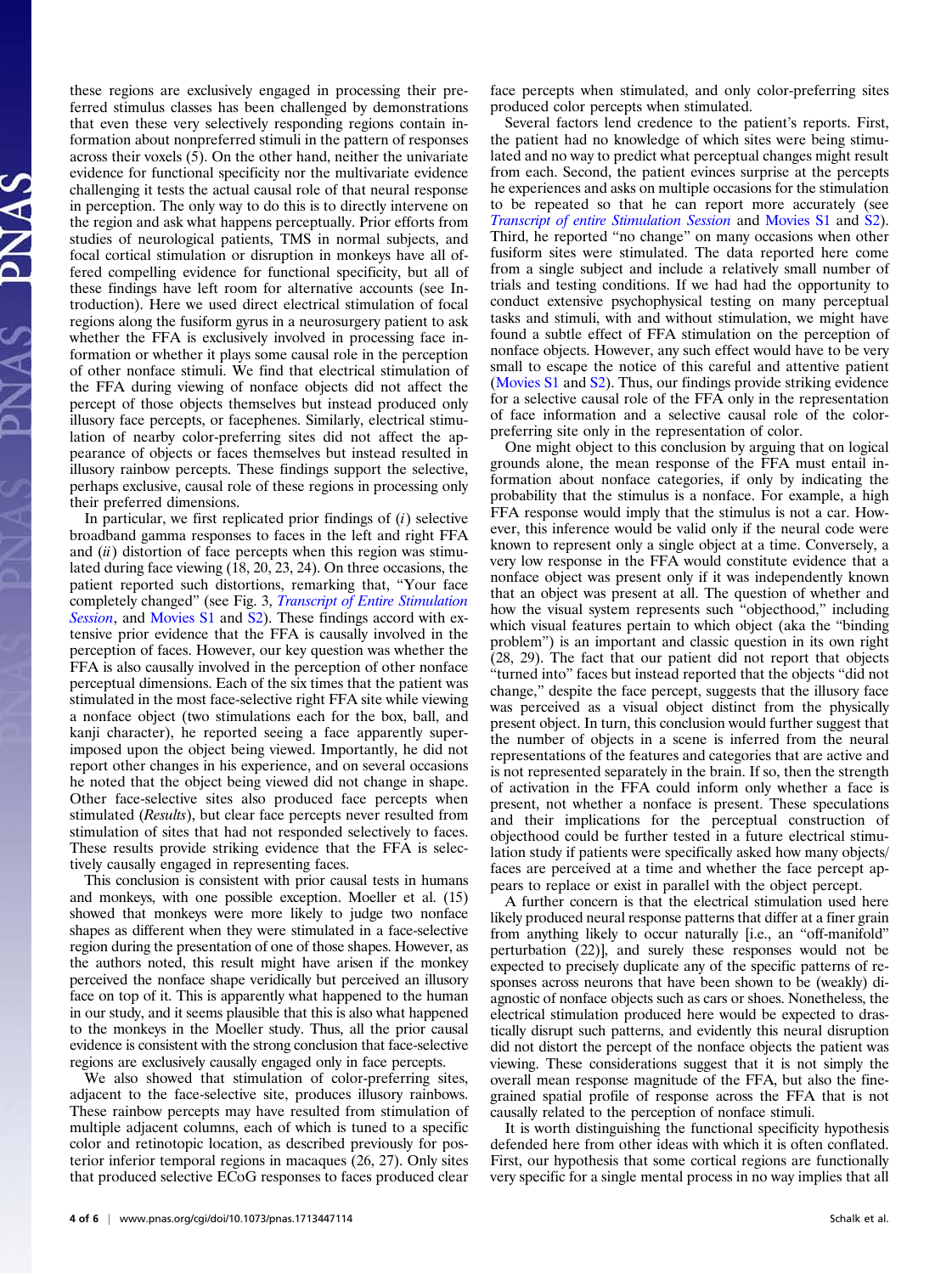regions of cortex are functionally specific to a similar degree, and indeed extensive evidence indicates that many cortical regions are not (30, 31). Second, by arguing that a particular region of cortex is functionally very specific, we do not mean to imply that this region acts alone; no region of cortex can function without extensive connectivity to, and interaction with, other brain regions. Third, the functional specificity of a region of cortex need not imply the innateness of that region or of its selectivity, as shown most strikingly with the case of the visual word-form area (32, 33). Fourth, demonstrating that a region of cortex is functionally specific for a given mental process in no way constitutes an explanation of that mental process. Instead, demonstrations of functional specificity aid the grander enterprise of human cognitive neuroscience by revealing the fundamental components of the mind and brain and thereby providing a roadmap for future cognitive, computational, and mechanistic investigations into how each of these things actually work.

In sum, the fact that electrical stimulation of the FFA did not disrupt the percept of nonface objects but merely added a face on top argues that the neural code in this region is causally engaged in face percepts only. Similarly, the fact that stimulation of the color-preferring region did not distort the percept of objects but simply added rainbow colors indicates that the neural code in this region is causally engaged in color percepts only. Thus, these findings offer striking support for the longstanding view that some cortical regions are very specifically engaged in a single mental process. They also suggest that some of the pattern information about nonpreferred stimuli that has been shown with neural decoding methods may be epiphenomenal and that the causal role of a cortical region in behavior may be more accurately revealed by its univariate response selectivity.

## Methods

Participant. The subject in this study was a 26-y-old man with intractable epilepsy who was temporarily implanted with 188 subdural electrodes to localize seizure foci at Asahikawa Medical University. The platinum-iridium electrodes had an exposed diameter of 1.5–3.0 mm and an interelectrode distance of 5–10 mm. The subject had postoperative computerized tomography imaging to identify electrode locations and preoperative MRI to define the cortical anatomy. The subject was right-handed with left-sided language lateralization. The study was approved by the Institutional Review Board of Asahikawa Medical University (No. 146). The subject gave informed consent for the study and permission for publication of the video excerpts.

ECoG Recording Procedure and Analysis. The subject was asked to look at a video screen that displayed visual stimuli from seven stimulus categories: photographs of bodies, faces, and objects; line drawings of objects; kanji characters; hiragana characters; and digit strings. There were 20 stimuli per category, and each stimulus was presented once in color and once in black and white for a total of 280 stimuli and trials (20  $\times$  7  $\times$  2). Each stimulus was presented for 200 ms, followed by a rest period of 600–800 ms during which the screen was blank. The subject did not receive particular instructions other than to observe the stimuli.

ECoG signals were recorded at the bedside with a DC-coupled g.HIamp biosignal amplifier (g.tec medical engineering GmbH). Data were digitized with

- 1. Finger S (2001) Origins of Neuroscience: A History of Explorations into Brain Function (Oxford Univ Press, New York).
- 2. Kanwisher N (2010) Functional specificity in the human brain: A window into the functional architecture of the mind. Proc Natl Acad Sci USA 107:11163–11170.
- 3. Kanwisher N (2017) The quest for the FFA and where it led. J Neurosci 37:1056–1061. 4. Kanwisher N, McDermott J, Chun MM (1997) The fusiform face area: A module in human extrastriate cortex specialized for face perception. J Neurosci 17: 4302–4311.
- 5. Haxby JV, et al. (2001) Distributed and overlapping representations of faces and objects in ventral temporal cortex. Science 293:2425–2430.
- 6. Reddy L, Kanwisher N (2007) Category selectivity in the ventral visual pathway confers robustness to clutter and diverted attention. Curr Biol 17:2067–2072.
- 7. Çukur T, Huth AG, Nishimoto S, Gallant JL (2013) Functional subdomains within human FFA. J Neurosci 33:16748–16766.
- 8. Williams MA, Dang S, Kanwisher NG (2007) Only some spatial patterns of fMRI response are read out in task performance. Nat Neurosci 10:685–686.

24 bits at 2,400 Hz, synchronized with stimulus presentation with a photo diode, and acquired using the g.HIsys real-time processing library (g.tec medical engineering), which also controlled the experimental paradigm and stimulus presentation. We used electrodes in dorsal parietal locations (i.e., distant from the areas of interest in this study) as ground. We then extracted ECoG signals in the broadband gamma range, i.e., signals widely recognized to represent local cortical population activity. To do this, we first removed signal drifts (2 Hz highpass, Butterworth, order 4), rereferenced the signals with a common-averagereference montage, band-pass filtered the results (110–140 Hz, Butterworth, order 4), applied the Hilbert transform, extracted the analytic amplitude, down-sampled (to 400 Hz) and square-root transformed the results, and finally normalized them by z-scoring with respect to all baseline periods (the 300 ms immediately preceding stimulus presentation). For each location, we then determined whether its average broadband gamma responses between 100 and 400 ms after stimulus presentation were selective to faces or colors by using unpaired/paired Wilcoxon rank-sum tests (faces vs. objects/colored vs. grayscale contrasts, respectively,  $P < 0.05$  Bonferroni-corrected by the number of electrodes). In Fig. 1, all electrodes that were face- or color-selective were colored in red and blue, respectively; color intensity and electrode diameter were both scaled by the corresponding –log(p) value resulting from the statistical test.

Electrical Stimulation Methods. The electrical cortical stimulation mapping procedure was separated into 2 days. Because we used all four stimuli (face, box, ball, kanji characters) only on day 2, we report only those data here. A g. Estim electrical stimulator (g.tec medical engineering) applied trains of 8-mA biphasic pulses (300-μs phase duration, 50 Hz) for 3–6 s. The subject was asked to report any change or feeling while looking at the target object. The subject did not know which site was stimulated. At the same time, we performed multiple stimulation trials, and so in later trials he may have anticipated that some aspect of the appearance of objects or faces might change. An integrated stimulation buzzer indicated ongoing stimulation that might have been heard by the subject, although he was not informed about the buzzer before the mappings. We also performed sham stimulation with announced but not connected electrodes to confirm the correct and true explanation of the subject.

### Identification of the FFA and Color-Preferring Regions.

Face-selective sites. The FAA was identified as the site with a strongly face-selective broadband gamma response in the midfusiform gyrus (electrodes 181–182; see Fig. 1). This location accords well with the location of the FFA as identified in prior fMRI and ECoG studies. Adjacent electrode sites also responded selectively to faces but with weaker absolute response magnitudes (Fig. 2 and [Fig. S1\)](http://www.pnas.org/lookup/suppl/doi:10.1073/pnas.1713447114/-/DCSupplemental/pnas.201713447SI.pdf?targetid=nameddest=SF1).

Color-preferring sites. The color-preferring region stimulated here (electrodes 168, 177, and 178 in Fig. 1) is in the neighborhood of two regions previously implicated in color processing, hV4 (16) and V4 $\alpha$  (21). V4 $\alpha$  is also known as "V8" (34), part of the VO complex (35), and the "central color" region (17).

ACKNOWLEDGMENTS. We thank Kana Okano and Takuma Morimoto for translating; Harris Hoke for video editing; Leyla Isik, Molly Potter, and Michael Cohen for comments on the manuscript; and the patient for his participation and for his attention, care, and precision in describing his perceptual experience. This work was supported by NIH Grants DP1HD091947 (to N.K.) and EB018783 (to G.S.), US Army Research Office Grant W911NF-14-1- 0440 (to G.S.), European Union Eurostars project RAPIDMAPS 2020 (ID 9273), and Japanese Ministry of Education, Culture, Sports, Science and Technology Grant-in-Aid for Scientific Research (B) 16H05434, Grant-in-Aid for Exploratory Research 26670633, and Grant-in-Aid for Scientific Research on Innovative Areas JP15H01657.

- 9. de-Wit L, Alexander D, Ekroll V, Wagemans J (2016) Is neuroimaging measuring information in the brain? Psychon Bull Rev 23:1415–1428.
- 10. Wada Y, Yamamoto T (2001) Selective impairment of facial recognition due to a haematoma restricted to the right fusiform and lateral occipital region. J Neurol Neurosurg Psychiatry 71:254–257.
- 11. Pitcher D, Charles L, Devlin JT, Walsh V, Duchaine B (2009) Triple dissociation of faces, bodies, and objects in extrastriate cortex. Curr Biol 19:319–324.
- 12. Sadagopan S, Zarco W, Freiwald WA (2017) A causal relationship between face-patch activity and face-detection behavior. eLife 6:e18558.
- 13. Afraz SR, Kiani R, Esteky H (2006) Microstimulation of inferotemporal cortex influences face categorization. Nature 442:692–695.
- 14. Afraz A, Boyden ES, DiCarlo JJ (2015) Optogenetic and pharmacological suppression of spatial clusters of face neurons reveal their causal role in face gender discrimination. Proc Natl Acad Sci USA 112:6730–6735.
- 15. Moeller S, Crapse T, Chang L, Tsao DY (2017) The effect of face patch microstimulation on perception of faces and objects. Nat Neurosci 20:743–752.